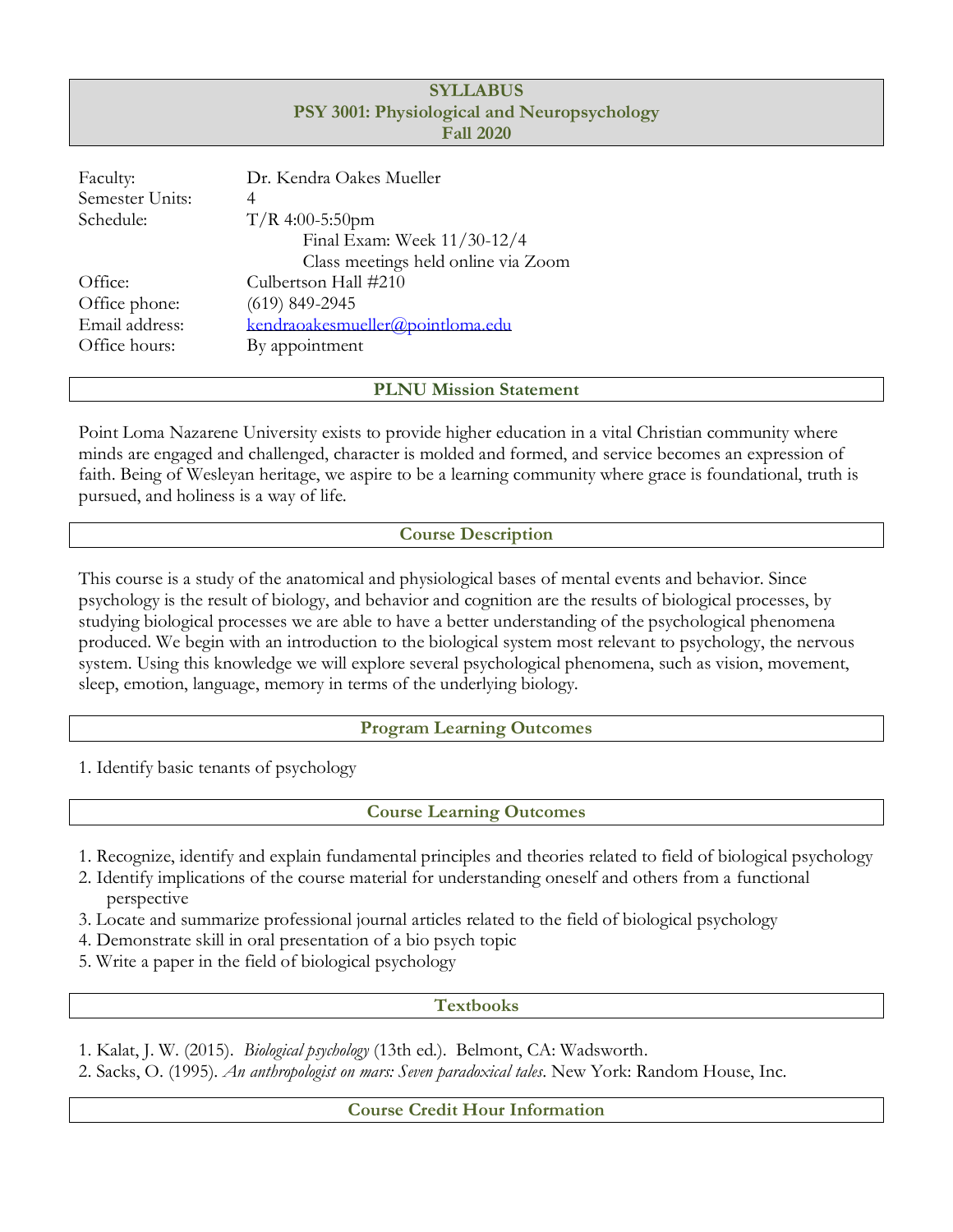In the interest of providing sufficient time to accomplish the stated Course Learning Outcomes, this class meets the PLNU credit hour policy for a 4 unit class delivered over 15 weeks. It is anticipated that students will spend a minimum of 37.5 participation hours per credit hour on their coursework. For this course, students will spend an estimated 150 total hours meeting the course learning outcomes. The time estimations are provided in the Canvas modules.

#### **Attendance**

Regular and punctual attendance at all **synchronous** class sessions is considered essential to optimum academic achievement. If the student is absent for more than 10 percent of class sessions (virtual or face-toface), the faculty member will issue a written warning of de-enrollment. If the absences exceed 20 percent, the student may be de-enrolled without notice until the university drop date or, after that date, receive the appropriate grade for their work and participation. In some courses, a portion of the credit hour content will be delivered **asynchronously** and attendance will be determined by submitting the assignments by the posted due dates. See [Academic Policies](https://catalog.pointloma.edu/content.php?catoid=46&navoid=2650#Class_Attendance) in the Undergraduate Academic Catalog. If absences exceed these limits but are due to university excused health issues, an exception will be granted.

### **I. Grading**

A minimum of 50% is needed to pass the course. The final grade will be computed on the following basis:

- 1. 40% Exams (5) (lowest exam grade will be dropped)
- 2. 10% Attendance and participation (lowest 3 scores will be dropped)
- 3. 20% Lecture response questions (lowest 3 scores will be dropped)
- 4. 5% Online quizzes
- 5. 10% Discussion/questions (Anthropologist on Mars)
- 6. 10% Research Project
- 7. 5% Final Exam (open book, open note)

Point Loma Nazarene University: Psychology Department, Academic Guides

| Z Score          |           |                          | Percentage Score |              |
|------------------|-----------|--------------------------|------------------|--------------|
| $\boldsymbol{A}$ | 1.33      | $A =$                    | 93-100%          | Total points |
| $A-$             |           |                          | 90-92%           |              |
| $B+$             | 0.67      | $B +$                    | 88-89%           |              |
| $\boldsymbol{B}$ | 0.33      | B                        | 84-87%           |              |
| $\overline{B}$   | $\theta$  | $\mathsf{I}\mathsf{B}$ . | 80-83%           |              |
| $\overline{C}$   | $-0.33$   | $C +$                    | 77-79%           |              |
| $\overline{C}$   | $-1$      | $\overline{C}$           | 70-76%           |              |
| $\overline{C}$ - | $-1.33$   | $\overline{C}$ -         | 65-69%           |              |
| $D+$             | $-1.67$   | $D +$                    | $62 - 64%$       |              |
| $\mathbf D$      | $-2$      | D                        | 55-61%           |              |
| $\overline{D}$ - | $-2.33$   | D                        | $50 - 54%$       |              |
| $\overline{F}$   | $< -2.33$ | F                        | 49%              | or below     |
|                  |           |                          |                  |              |

# **DEPARTMENT FACULTY NORMAL CURVE GUIDES**

**Test Policies**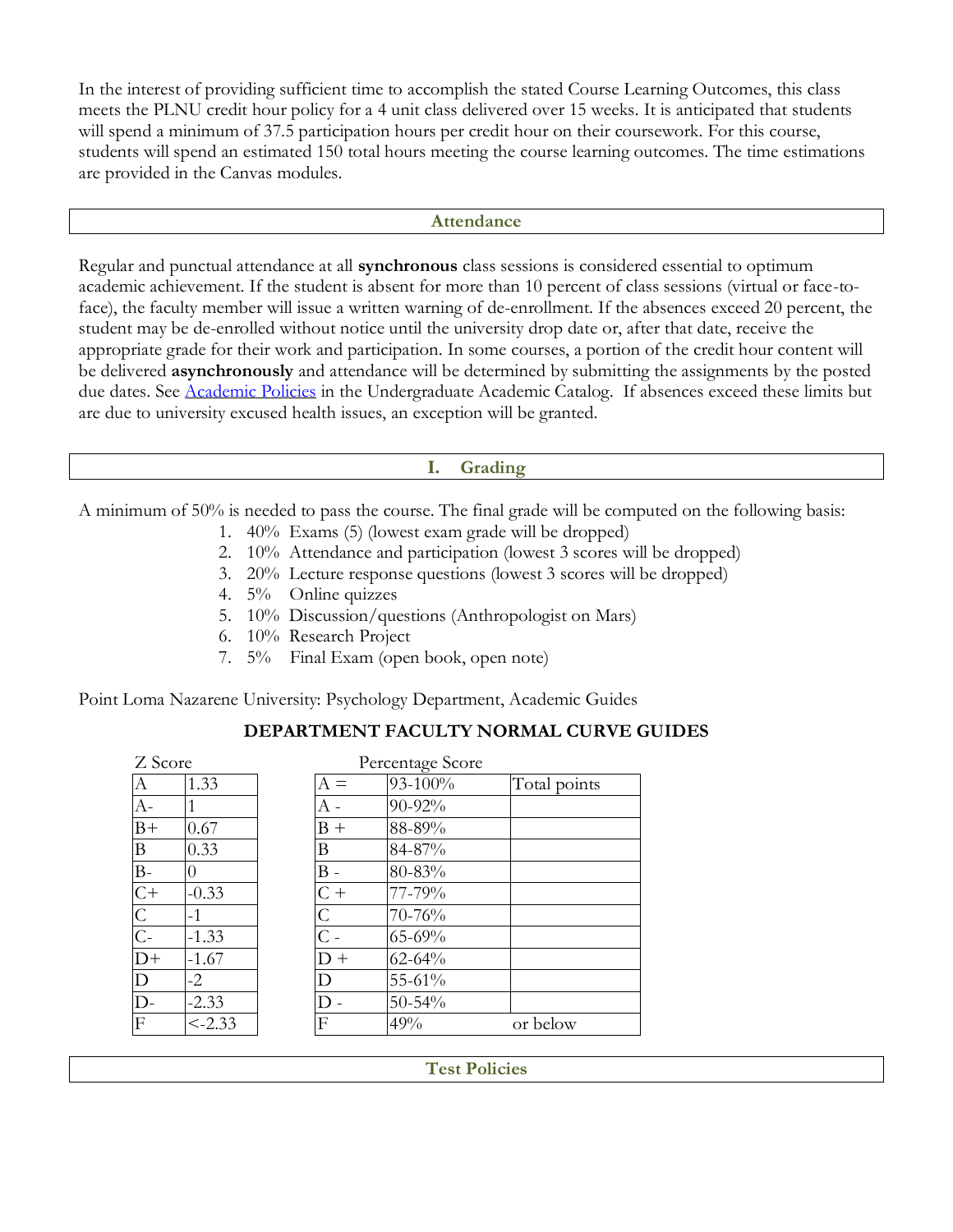If a student cannot take a test due to any circumstances the student needs to notify the professor prior to the examination (in person or by phone/email). Any missed exam will result in a **5% deduction** taken from the final grade of that exam (whether taken early or late).

#### **Assignments**

### **Lecture Response Questions**

For each class period, you will have lecture content to view prior to class. With the links to the videos for the lecture content are response questions for you to answer. Some of the questions are listed in the assignment, while others are embedded within the videos themselves. You will be graded on a) whether you answered/addressed all of the questions asked, and b) level of effort/engagement displayed in your responses.

### **Online quizzes**

You will be given an online quiz for each chapter of the book which will be comprised of 5 questions pulled from a test bank. You can take the quizzes as many times as you would like, but each time the questions will be pulled randomly from the test bank. You highest score on a quiz will be kept as your final score.

### **An Anthropologist on Mars Discussion**

For these assignments you will be assigned a chapter (case study) to read in Oliver Sacks, *An Anthropologist on Mars*. When you get to synchronous class time, you will be broken up into groups to complete a series of questions based on the case studies. You will submit your group's responses to the questions on canvas for grading.

#### **Research Project**

Students will pick a disorder to research and will create a video presentation. The video should contain information regarding: 1) the prevalence of the disorder, 2) the disorders clinical signs and symptoms (e.g., diagnostic symptoms and typical age of onset), 3) underlying pathology of the disorder (specifying what underlying neurologic issue is causing the disorder and how that fits into the developmental period), 4) describe the typical neuropsychological (cognitive) deficit(s) associated with the disorder, 5) potential treatments and 6) reference list.. The presentation should take 10 minutes.

The presentation must include:

- A minimum of FOUR references in APA format
	- o TWO must be ORIGINAL papers from PubMed or PsychInfo (reviews OK, not just the abstracts!)
	- o Appropriate sources may also include PsychInfo or PubMed (preferred!), government websites (.gov), or documents published by universities.
		- Newspaper articles, Wikipedia, about.com, or other websites that are not primary sources are not appropriate for this paper.
		- Ask me if you are unsure.
	- o You may use your textbook, but it does NOT count as one of the four references
	- o References should be used in a meaningful way, not just used to meet the minimum requirements of the assignment

Research Presentation Grading:

- Accuracy of Information (10 pts)
- Creativity/Originality of Presentation (10 pts)
- Clarity, organization, and communication skills of presentation (including quality of sources) (10 pts)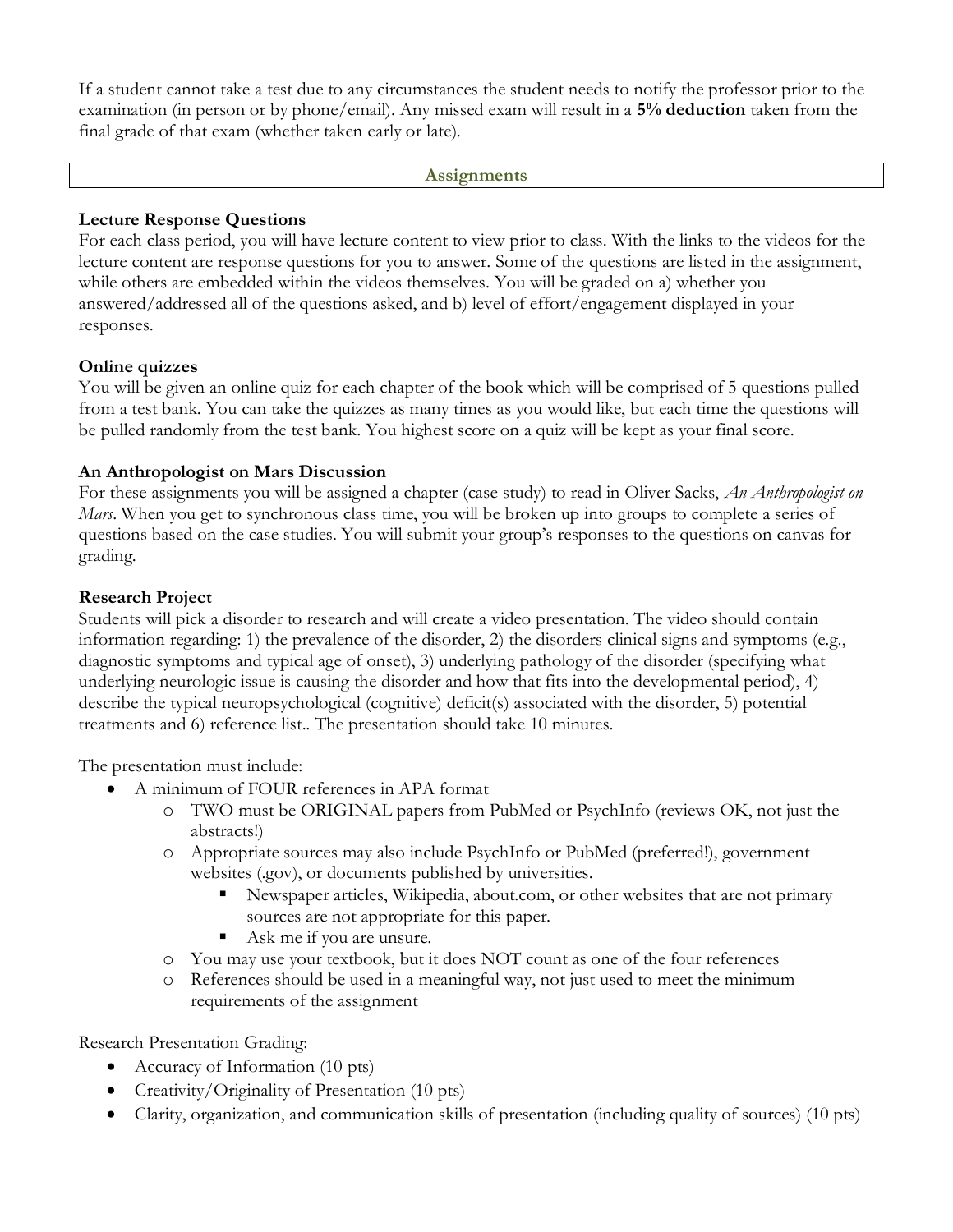### **Late Policy**

Any missed or late assignments will result in a **5% deduction** taken from the final grade of that exam or assignment. These deductions occur one time for each exam or assignment and are not cumulative by length of time. All late or missed work must be turned in by the last week of class (**Friday by 11:59pm**), prior to final exams to receive credit.

## **State Authorization**

State authorization is a formal determination by a state that Point Loma Nazarene University is approved to conduct activities regulated by that state. In certain states outside California, Point Loma Nazarene University is not authorized to enroll online (distance education) students. If a student moves to another state after admission to the program and/or enrollment in an online course, continuation within the program and/or course will depend on whether Point Loma Nazarene University is authorized to offer distance education courses in that state. It is the student's responsibility to notify the institution of any change in his or her physical location. Refer to the map on [State Authorization](https://www.pointloma.edu/offices/office-institutional-effectiveness-research/disclosures) to view which states allow online (distance education) outside of California.

# **Use of Technology**

In order to be successful in the online environment, you'll need to meet the minimum technology and system requirements; please refer to the *[Technology and System Requirements](https://help.pointloma.edu/TDClient/1808/Portal/KB/ArticleDet?ID=108349)* information. Additionally, students are required to have headphone speakers compatible with their computer available to use. If a student is in need of technological resources please contact [student-tech-request@pointloma.edu.](mailto:student-tech-request@pointloma.edu)

Problems with technology do not relieve you of the responsibility of participating, turning in your assignments, or completing your class work.

# **Academic Accommodations**

While all students are expected to meet the minimum standards for completion of this course as established by the instructor, students with disabilities may require academic adjustments, modifications or auxiliary aids/services. At Point Loma Nazarene University (PLNU), these students are requested to register with the Disability Resource Center (DRC), located in the Bond Academic Center [\(DRC@pointloma.edu](mailto:DRC@pointloma.edu) or 619-849-2486). The DRC's policies and procedures for assisting such students in the development of an appropriate academic adjustment plan (AP) allows PLNU to comply with Section 504 of the Rehabilitation Act and the Americans with Disabilities Act. Section 504 prohibits discrimination against students with special needs and guarantees all qualified students equal access to and benefits of PLNU programs and activities. After the student files the required documentation, the DRC, in conjunction with the student, will develop an AP to meet that student's specific learning needs. The DRC will thereafter email the student's AP to all faculty who teach courses in which the student is enrolled each semester. The AP must be implemented in all such courses.

If students do not wish to avail themselves of some or all of the elements of their AP in a particular course, it is the responsibility of those students to notify their professor in that course. PLNU highly recommends that DRC students speak with their professors during the first two weeks of each semester about the applicability of their AP in that particular course and/or if they do not desire to take advantage of some or all of the elements of their AP in that course.